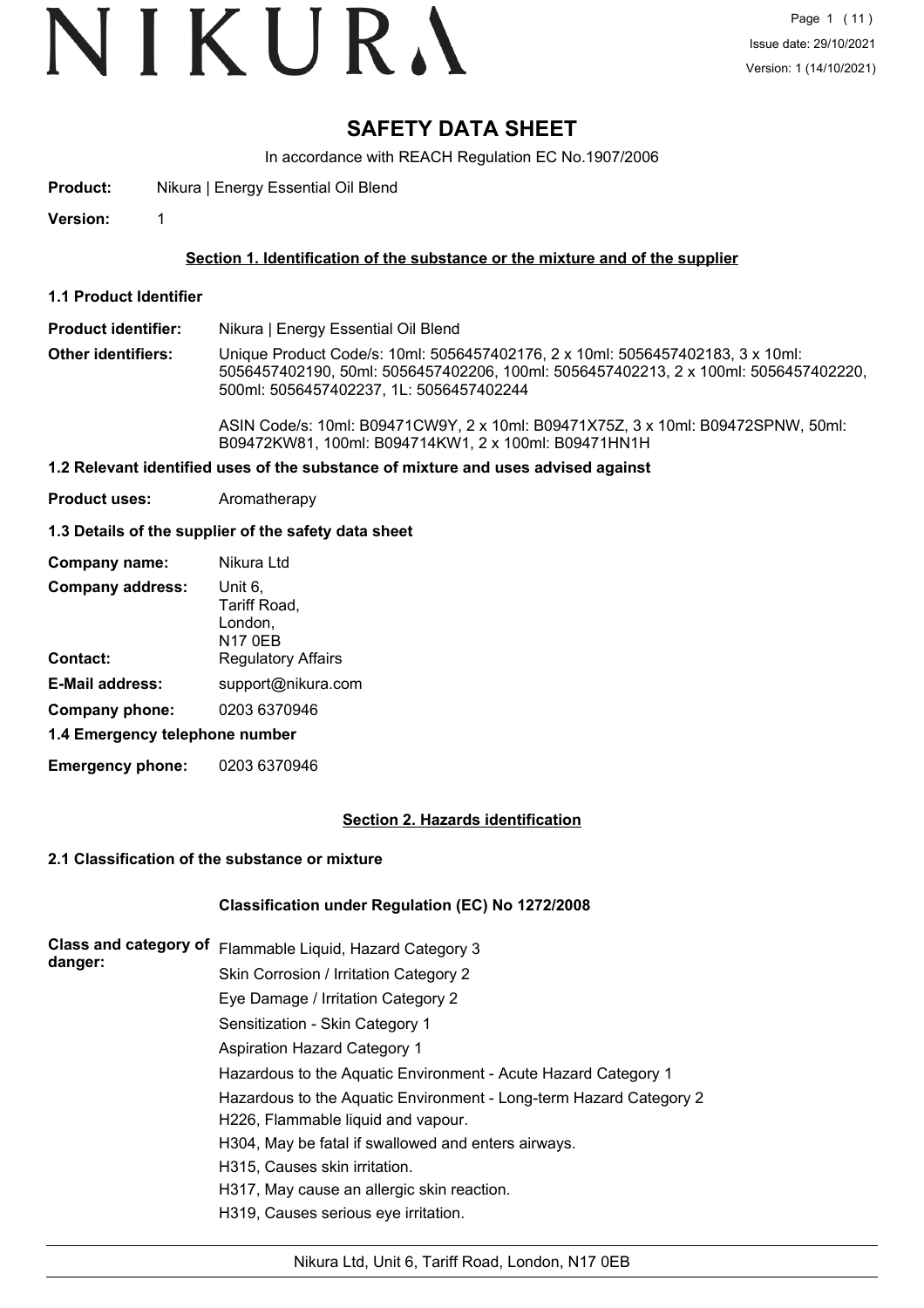## **SAFETY DATA SHEET**

In accordance with REACH Regulation EC No.1907/2006

| Product:                            | Nikura   Energy Essential Oil Blend                                                                                                                                                                                                                                                                  |
|-------------------------------------|------------------------------------------------------------------------------------------------------------------------------------------------------------------------------------------------------------------------------------------------------------------------------------------------------|
| <b>Version:</b><br>1                |                                                                                                                                                                                                                                                                                                      |
|                                     | Class and category of H400, Very toxic to aquatic life.                                                                                                                                                                                                                                              |
| danger:                             | H411, Toxic to aquatic life with long lasting effects.                                                                                                                                                                                                                                               |
| 2.2 Label elements                  |                                                                                                                                                                                                                                                                                                      |
|                                     | Classification under Regulation (EC) No 1272/2008                                                                                                                                                                                                                                                    |
| Signal word:                        | Danger                                                                                                                                                                                                                                                                                               |
|                                     |                                                                                                                                                                                                                                                                                                      |
| <b>Hazard statements:</b>           | H226, Flammable liquid and vapour.                                                                                                                                                                                                                                                                   |
|                                     | H304, May be fatal if swallowed and enters airways.                                                                                                                                                                                                                                                  |
|                                     | H315, Causes skin irritation.                                                                                                                                                                                                                                                                        |
|                                     | H317, May cause an allergic skin reaction.                                                                                                                                                                                                                                                           |
|                                     | H319, Causes serious eye irritation.                                                                                                                                                                                                                                                                 |
|                                     | H400, Very toxic to aquatic life.                                                                                                                                                                                                                                                                    |
|                                     | H411, Toxic to aquatic life with long lasting effects.                                                                                                                                                                                                                                               |
| <b>Supplemental</b><br>Information: | EUH208, Contains Carvone, Citral, Citronellal, Eucalyptol, Eugenol, Geranial, Geraniol, Lauric<br>aldehyde, Neral, Nerol, Neryl acetate, Terpinolene, alpha-Pinene, beta-Caryophyllene, delta-3-<br>Carene, I-. B.-Bisabolene, I-Limonene, p-Mentha-1,8-dien-7-al. May produce an allergic reaction. |
| <b>Precautionary</b>                | P210, Keep away from heat, sparks, open flames and hot surfaces. - No smoking.                                                                                                                                                                                                                       |
| statements:                         | P233, Keep container tightly closed.                                                                                                                                                                                                                                                                 |
|                                     | P240, Ground/bond container and receiving equipment.                                                                                                                                                                                                                                                 |
|                                     | P241, Use explosion-proof electrical, ventilating and lighting equipment.                                                                                                                                                                                                                            |
|                                     | P242, Use only non-sparking tools.                                                                                                                                                                                                                                                                   |
|                                     | P243, Take precautionary measures against static discharge.                                                                                                                                                                                                                                          |
|                                     | P261, Avoid breathing vapour or dust.                                                                                                                                                                                                                                                                |
|                                     | P264, Wash hands and other contacted skin thoroughly after handling.                                                                                                                                                                                                                                 |
|                                     | P272, Contaminated work clothing should not be allowed out of the workplace.                                                                                                                                                                                                                         |
|                                     | P273, Avoid release to the environment.                                                                                                                                                                                                                                                              |
|                                     | P280, Wear protective gloves/eye protection/face protection.                                                                                                                                                                                                                                         |
|                                     | P301/310, IF SWALLOWED: Immediately call a POISON CENTER or doctor/physician.                                                                                                                                                                                                                        |
|                                     | P303/361/353, IF ON SKIN (or hair): Remove/take off immediately all contaminated clothing.<br>Rinse skin with water/shower.                                                                                                                                                                          |
|                                     | P305/351/338, IF IN EYES: Rinse cautiously with water for several minutes. Remove contact<br>lenses, if present and easy to do. Continue rinsing.<br>P331, Do not induce vomiting.                                                                                                                   |
|                                     | P333/313, If skin irritation or rash occurs: Get medical advice/attention.                                                                                                                                                                                                                           |
|                                     | P337/313, If eye irritation persists: Get medical advice/attention.                                                                                                                                                                                                                                  |
|                                     | P362, Take off contaminated clothing and wash before reuse.                                                                                                                                                                                                                                          |
|                                     | P370/378, In case of fire: Use carbon dioxide, dry chemical, foam for extinction.                                                                                                                                                                                                                    |
|                                     | P391, Collect spillage.                                                                                                                                                                                                                                                                              |
|                                     | P403/235, Store in a well-ventilated place. Keep cool.                                                                                                                                                                                                                                               |
|                                     | P405, Store locked up.                                                                                                                                                                                                                                                                               |
|                                     |                                                                                                                                                                                                                                                                                                      |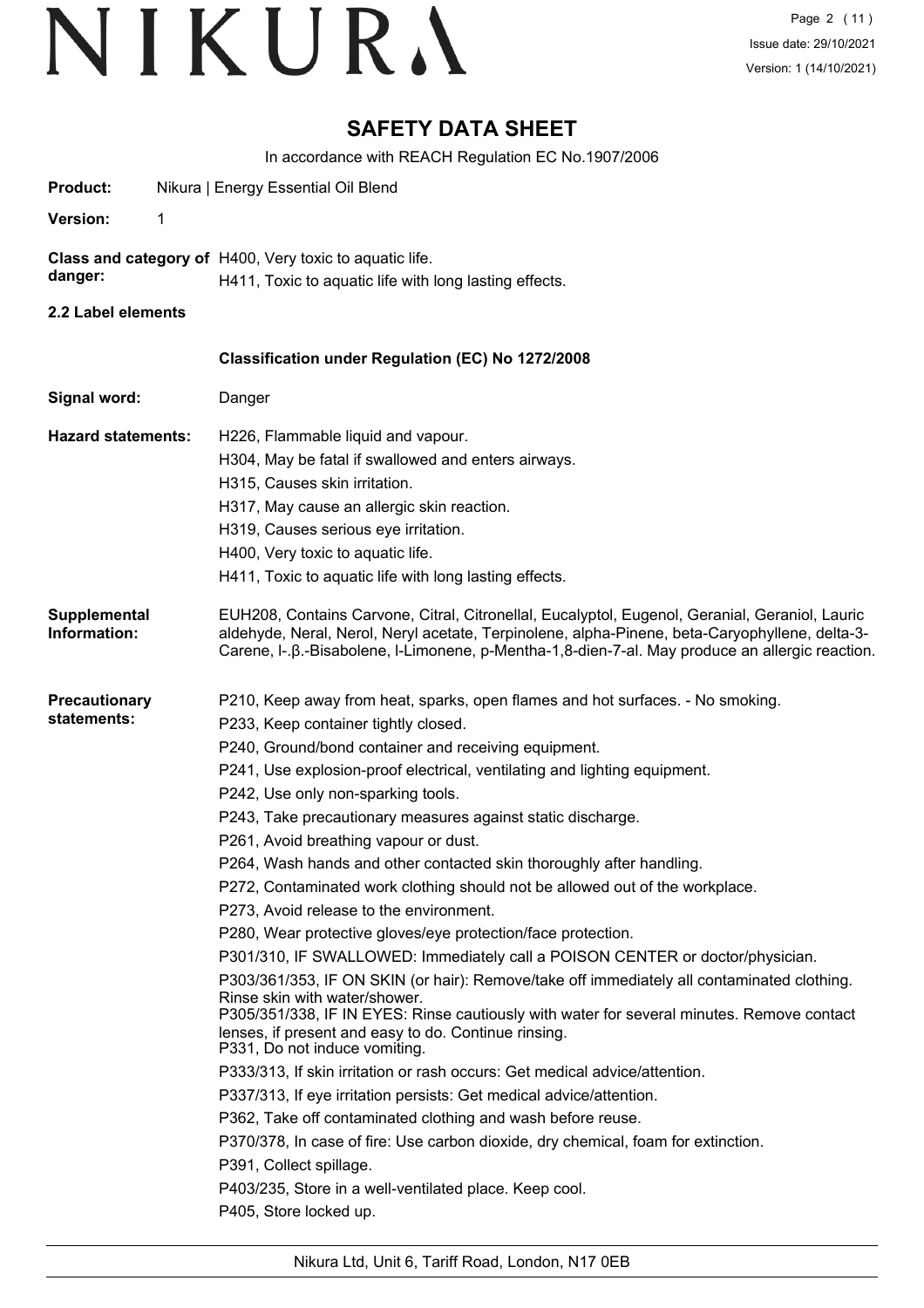## **SAFETY DATA SHEET**

In accordance with REACH Regulation EC No.1907/2006

**Product:** Nikura | Energy Essential Oil Blend

**Version:** 1

P501, Dispose of contents/container to approved disposal site, in accordance with local regulations.



**2.3 Other hazards**

**Other hazards:** None

### **Section 3. Composition / information on ingredients**

#### **3.2 Mixtures**

#### **Contains:**

| <b>Name</b>        | <b>CAS</b> | <b>EC</b> | <b>REACH Registration</b><br>No. | $\%$      | <b>Classification for</b><br>(CLP) 1272/2008                                                                                            |
|--------------------|------------|-----------|----------------------------------|-----------|-----------------------------------------------------------------------------------------------------------------------------------------|
| ld-Limonene        | 5989-27-5  | 227-813-5 |                                  | 20-<50%   | Flam. Lig. 3-Skin Irrit.<br>2-Skin Sens. 1B-Asp.<br>Tox 1-Aquatic Acute 1-<br>Aquatic Chronic 3;<br>H226-H304-H315-<br>H317-H400-H412,- |
| ILinalool          | 78-70-6    | 201-134-4 |                                  | $5 - 10%$ | Skin Irrit. 2-Eye Irrit. 2-<br>Skin Sens. 1B;H315-<br>H317-H319.-                                                                       |
| <b>I</b> Decanal   | 112-31-2   | 203-957-4 |                                  | $5 - 10%$ | Eye Irrit. 2-Aquatic<br>Chronic 3;H319-H412,-                                                                                           |
| <b>I</b> I-Carvone | 6485-40-1  | 229-352-5 |                                  | $1 - 5%$  | Skin Sens. 1B; H317,-                                                                                                                   |
| IOctanal           | 124-13-0   | 204-683-8 |                                  | $1 - 5%$  | Flam. Liq. 3-Skin Irrit.<br>2-Eye Irrit. 2-Aquatic<br>Chronic 2; H226-H315-<br>H319-H411.-                                              |
| Ibeta-Pinene       | 127-91-3   | 204-872-5 |                                  | $1 - 5%$  | Flam. Lig. 3-Skin Irrit.<br>2-Skin Sens. 1B-Asp.<br>Tox 1-Aquatic Acute 1-<br>Aquatic Chronic 1;<br>H226-H304-H315-<br>H317-H410,-      |
| alpha-Terpineol    | 98-55-5    | 202-680-6 |                                  | $1 - 5%$  | Skin Irrit. 2-Eye Irrit. 2;<br>H315-H319.-                                                                                              |
| Citral             | 5392-40-5  | 226-394-6 |                                  | $1 - 5%$  | Skin Irrit. 2-Eye Irrit. 2-<br>Skin Sens. 1;H315-<br>H317-H319,-                                                                        |
| <b>Valencene</b>   | 4630-07-3  | 225-047-6 |                                  | $1 - 5%$  | Asp. Tox 1; H304,-                                                                                                                      |
| beta-Caryophyllene | 87-44-5    | 201-746-1 |                                  | $1 - 5%$  | Skin Sens. 1B-Asp.<br>Tox 1-Aquatic Chronic<br>4:H304-H317-H413.-                                                                       |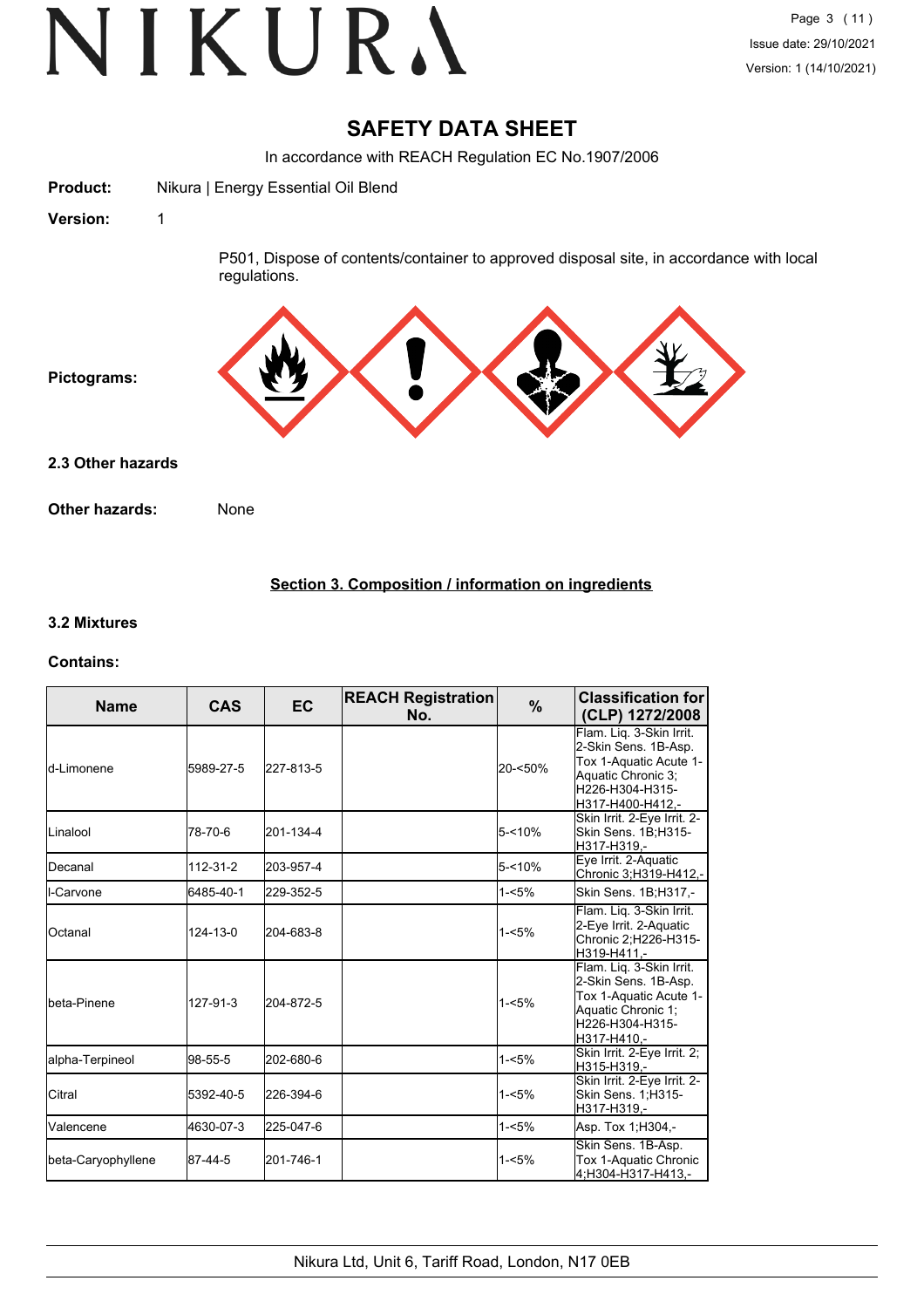## **SAFETY DATA SHEET**

In accordance with REACH Regulation EC No.1907/2006

**Product:** Nikura | Energy Essential Oil Blend

#### **Version:** 1

| Myrcene                | 123-35-3   | 204-622-5 | 1-<5%       | Flam. Liq. 3-Skin Irrit.<br>2-Eye Irrit. 2-Asp. Tox<br>1-Aquatic Acute 1-<br>Aquatic Chronic 2;<br>H226-H304-H315-                                       |
|------------------------|------------|-----------|-------------|----------------------------------------------------------------------------------------------------------------------------------------------------------|
| <b>I</b> Nonanal       | 124-19-6   | 204-688-5 | $1 - 5%$    | H319-H400-H411,-<br>Aquatic Chronic 3;<br>H412.-                                                                                                         |
| Citronellal            | 106-23-0   | 203-376-6 | 1-<5%       | Skin Irrit. 2-Eye Irrit. 2-<br>Skin Sens. 1B;H315-<br>H317-H319,-                                                                                        |
| 1-Octanol              | 111-87-5   | 203-917-6 | 1-<5%       | Eye Irrit. 2-Aquatic<br>Chronic 3; H319-H412,-                                                                                                           |
| alpha-Pinene           | 80-56-8    | 201-291-9 | $0.1 - 1\%$ | Flam. Lig. 3-Acute Tox.<br>4-Skin Irrit. 2-Skin<br>Sens. 1B-Asp. Tox 1-<br>Aquatic Acute 1-<br>Aquatic Chronic 1:<br>H226-H302-H304-<br>H315-H317-H410,- |
| p-Mentha-1,8-dien-7-al | 2111-75-3  | 218-302-8 | $0.1 - 1\%$ | Skin Sens. 1B;H317,-                                                                                                                                     |
| <b>I</b> I-Limonene    | 5989-54-8  | 227-815-6 | $0.1 - 1\%$ | Flam. Liq. 3-Skin Irrit.<br>2-Skin Sens. 1B-Asp.<br>Tox 1-Aquatic Acute 1-<br>Aquatic Chronic 3;<br>H226-H304-H315-<br>H317-H400-H412,-                  |
| Eucalyptol             | 470-82-6   | 207-431-5 | $0.1 - 1\%$ | Flam. Lig. 3-Skin Sens.<br>1B;H226-H317,-                                                                                                                |
| Geraniol               | 106-24-1   | 203-377-1 | $0.1 - 1\%$ | Skin Irrit. 2-Eye Dam.<br>1-Skin Sens. 1;H315-<br>H317-H318,-                                                                                            |
| Nerol                  | 106-25-2   | 203-378-7 | $0.1 - 1\%$ | Skin Irrit. 2-Eye Irrit. 2-<br>Skin Sens. 1B;H315-<br>H317-H319,-                                                                                        |
| Lauric aldehyde        | 112-54-9   | 203-983-6 | $0.1 - 1\%$ | Skin Irrit. 2-Eye Irrit. 2-<br>Skin Sens. 1B;H315-<br>H317-H319,-                                                                                        |
| Carvone                | 99-49-0    | 202-759-5 | $0.1 - 1\%$ | Skin Sens. 1B; H317,-                                                                                                                                    |
| Eugenol                | 97-53-0    | 202-589-1 | $0.1 - 1\%$ | Eye Irrit. 2-Skin Sens.<br>1B;H317-H319,-                                                                                                                |
| Geranial               | 141-27-5   | 205-476-5 | $0.1 - 1\%$ | Skin Irrit. 2-Eye Irrit. 2-<br>Skin Sens. 1B;H315-<br>H317-H319,-                                                                                        |
| l-.β.-Bisabolene       | 495-61-4   |           | $0.1 - 1\%$ | Acute Tox. 4-Skin Irrit.<br>2-Skin Sens. 1B-Asp.<br>Tox 1-Aquatic Chronic<br>2;H304-H315-H317-<br>H332-H411,-                                            |
| Neral                  | 106-26-3   | 203-379-2 | $0.1 - 1\%$ | Skin Irrit. 2-Eye Irrit. 2-<br>Skin Sens. 1B;H315-<br>H317-H319,-                                                                                        |
| ldelta-3-Carene        | 13466-78-9 | 236-719-3 | $0.1 - 1\%$ | Flam. Lig. 3-Acute Tox.<br>4-Skin Irrit. 2-Skin<br>Sens. 1-Asp. Tox 1-<br>Aquatic Chronic 2;<br>H226-H304-H315-<br>H317-H332-H411,-                      |
| Terpinolene            | 586-62-9   | 209-578-0 | $0.1 - 1\%$ | Flam. Lig. 3-Skin Sens.<br>1B-Asp. Tox 1-Aquatic<br>Acute 1-Aquatic<br>Chronic 1;H226-H304-<br>H317-H410,-                                               |
| Neryl acetate          | 141-12-8   | 205-459-2 | $0.1 - 1\%$ | Skin Sens. 1B;H317,-                                                                                                                                     |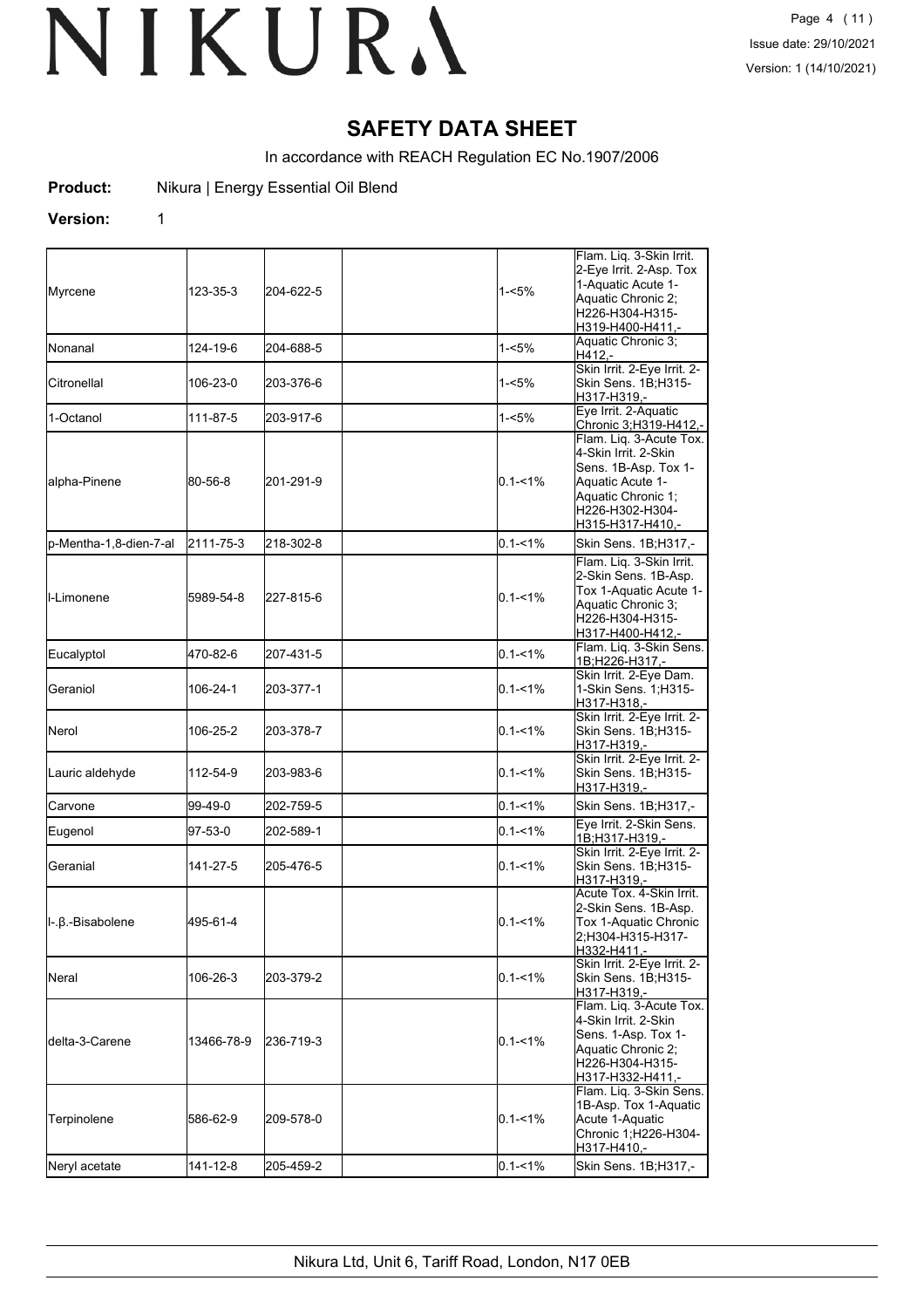## **SAFETY DATA SHEET**

In accordance with REACH Regulation EC No.1907/2006

**Product:** Nikura | Energy Essential Oil Blend

#### **Version:** 1

| <b>I</b> trans beta-Ocimene | 3779-61-1 |  |  | $0.1 - 1\%$ | Skin Irrit. 2-Aquatic<br>Acute 1-Aquatic<br>Chronic 2:H315-H400-<br>IH411 |
|-----------------------------|-----------|--|--|-------------|---------------------------------------------------------------------------|
|-----------------------------|-----------|--|--|-------------|---------------------------------------------------------------------------|

#### **Substances with Community workplace exposure limits:**

Not Applicable

**Substances that are persistent, bioaccumulative and toxic or very persistent and very bioaccumulative, greater than 0.1%:**

Not Applicable

#### **Section 4. First-aid measures**

#### **4.1 Description of first aid measures**

**Inhalation:** Remove from exposure site to fresh air, keep at rest, and obtain medical attention. **Eye exposure:** IF IN EYES: Rinse cautiously with water for several minutes. Remove contact lenses, if present and easy to do. Continue rinsing. **Skin exposure:** IF ON SKIN (or hair): Remove/take off immediately all contaminated clothing. Rinse skin with water/shower.

**Ingestion:** IF SWALLOWED: Immediately call a POISON CENTER or doctor/physician.

#### **4.2 Most important symptoms and effects, both acute and delayed**

May be fatal if swallowed and enters airways.

Causes skin irritation.

May cause an allergic skin reaction.

Causes serious eye irritation.

#### **4.3 Indication of any immediate medical attention and special treatment needed**

None expected, see Section 4.1 for further information.

### **SECTION 5: Firefighting measures**

#### **5.1 Extinguishing media**

Suitable media: Carbon dioxide, Dry chemical, Foam.

## **5.2 Special hazards arising from the substance or mixture**

In case of fire, may be liberated: Carbon monoxide, Unidentified organic compounds.

## **5.3 Advice for fire fighters:**

In case of insufficient ventilation, wear suitable respiratory equipment.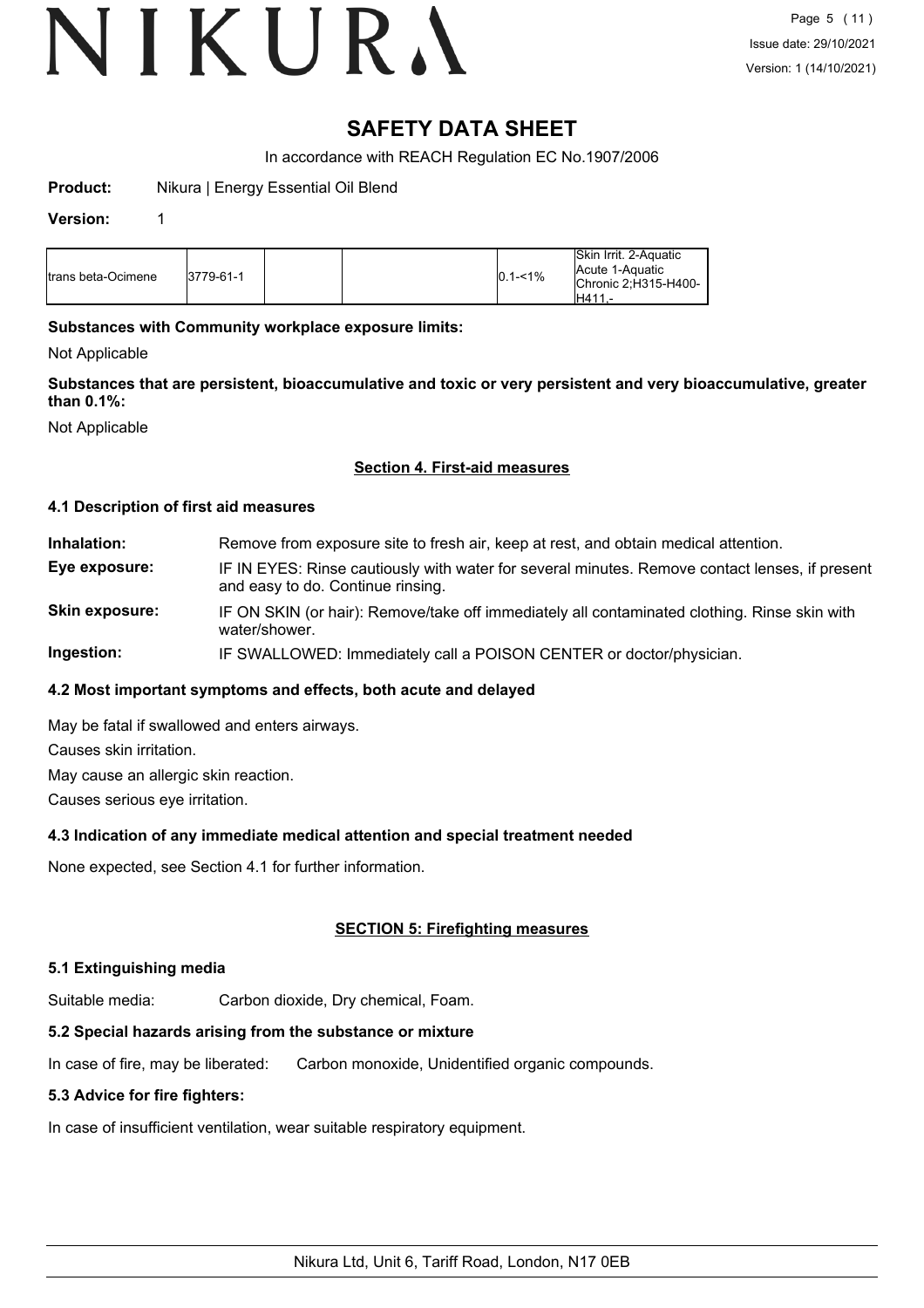## **SAFETY DATA SHEET**

In accordance with REACH Regulation EC No.1907/2006

**Product:** Nikura | Energy Essential Oil Blend

**Version:** 1

#### **Section 6. Accidental release measures**

#### **6.1 Personal precautions, protective equipment and emergency procedures:**

Avoid inhalation. Avoid contact with skin and eyes. See protective measures under Section 7 and 8.

#### **6.2 Environmental precautions:**

Keep away from drains, surface and ground water, and soil.

#### **6.3 Methods and material for containment and cleaning up:**

Remove ignition sources. Provide adequate ventilation. Avoid excessive inhalation of vapours. Contain spillage immediately by use of sand or inert powder. Dispose of according to local regulations.

#### **6.4 Reference to other sections:**

Also refer to sections 8 and 13.

### **Section 7. Handling and storage**

#### **7.1 Precautions for safe handling:**

Keep away from heat, sparks, open flames and hot surfaces. - No smoking.

### **7.2 Conditions for safe storage, including any incompatibilities:**

Ground/bond container and receiving equipment.

Use only non-sparking tools.

Take precautionary measures against static discharge.

#### **7.3 Specific end use(s):**

Aromatherapy: Use in accordance with good manufacturing and industrial hygiene practices.

### **Section 8. Exposure controls/personal protection**

#### **8.1 Control parameters**

Workplace exposure limits: Not Applicable

#### **8.2 Exposure Controls**

#### **Eye / Skin Protection**

Wear protective gloves/eye protection/face protection

#### **Respiratory Protection**

Under normal conditions of use and where adequate ventilation is available to prevent build up of excessive vapour, this material should not require special engineering controls. However, in conditions of high or prolonged use, or high temperature or other conditions which increase exposure, the following engineering controls can be used to minimise exposure to personnel: a) Increase ventilation of the area with local exhaust ventilation. b) Personnel can use an approved, appropriately fitted respirator with organic vapour cartridge or canisters and particulate filters. c) Use closed systems for transferring and processing this material.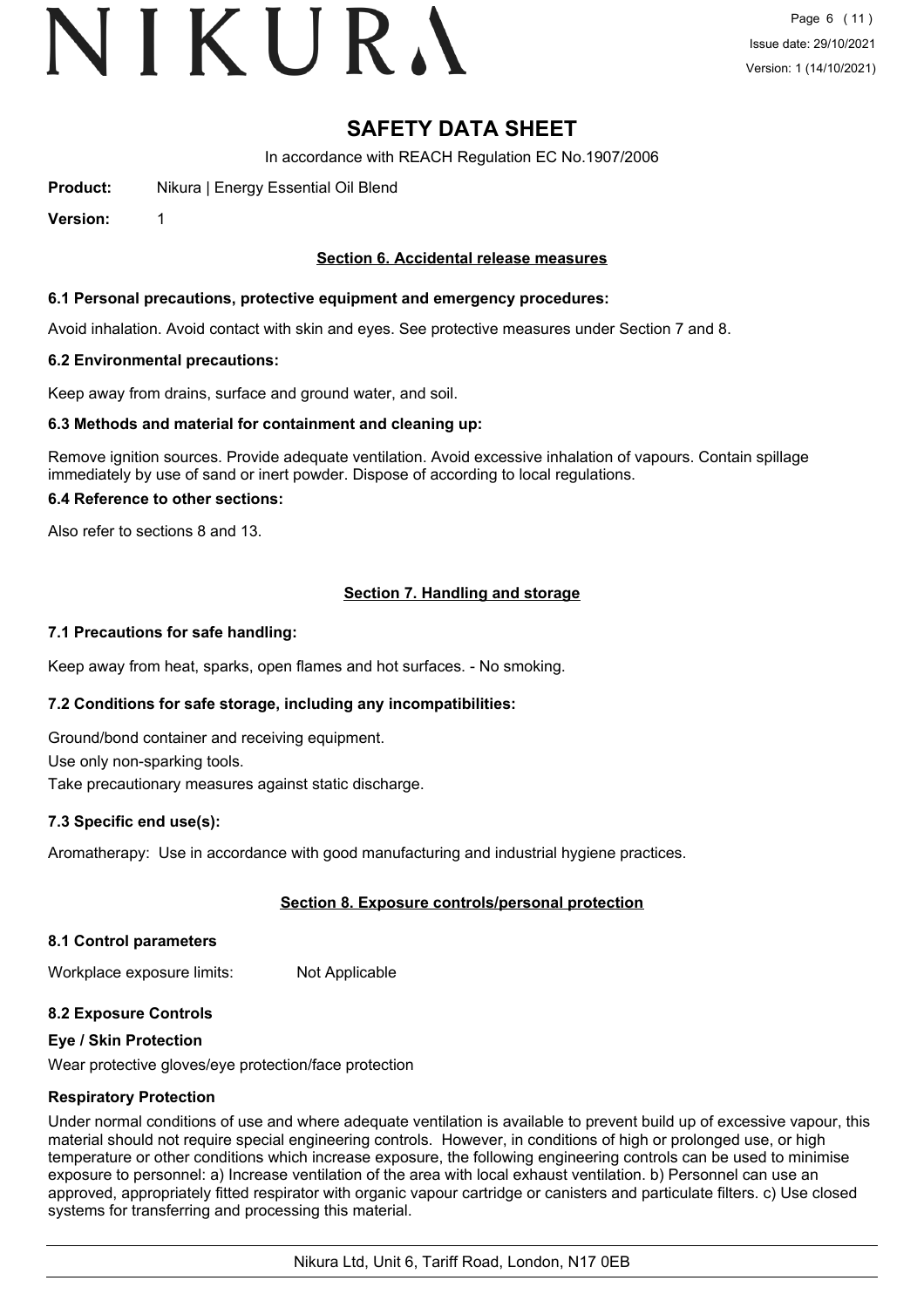Page 7 (11) Issue date: 29/10/2021 Version: 1 (14/10/2021)

## **SAFETY DATA SHEET**

In accordance with REACH Regulation EC No.1907/2006

**Product:** Nikura | Energy Essential Oil Blend

**Version:** 1

Also refer to Sections 2 and 7.

### **Section 9. Physical and chemical properties**

#### **9.1 Information on basic physical and chemical properties**

| Appearance:                                   | Not determined                               |
|-----------------------------------------------|----------------------------------------------|
| Odour:                                        | Not determined                               |
| <b>Odour threshold:</b>                       | Not determined                               |
| pH:                                           | Not determined                               |
| Melting point / freezing point:               | Not determined                               |
| Initial boiling point / range:                | Not determined                               |
| Flash point:                                  | 53.5 $^{\circ}$ C                            |
| <b>Evaporation rate:</b>                      | Not determined                               |
| Flammability (solid, gas):                    | Not determined                               |
| Upper/lower flammability or explosive limits: | Product does not present an explosion hazard |
| Vapour pressure:                              | Not determined                               |
| Vapour density:                               | Not determined                               |
| <b>Relative density:</b>                      | Not determined                               |
| Solubility(ies):                              | Not determined                               |
| Partition coefficient: n-octanol/water:       | Not determined                               |
| Auto-ignition temperature:                    | Not determined                               |
| <b>Decomposition temperature:</b>             | Not determined                               |
| <b>Viscosity:</b>                             | Not determined                               |
| <b>Explosive properties:</b>                  | Not expected                                 |
| <b>Oxidising properties:</b>                  | Not expected                                 |
|                                               |                                              |

**9.2 Other information:** None available

## **Section 10. Stability and reactivity**

#### **10.1 Reactivity:**

Presents no significant reactivity hazard, by itself or in contact with water.

## **10.2 Chemical stability:**

Good stability under normal storage conditions.

## **10.3 Possibility of hazardous reactions:**

Not expected under normal conditions of use.

## **10.4 Conditions to avoid:**

Avoid extreme heat.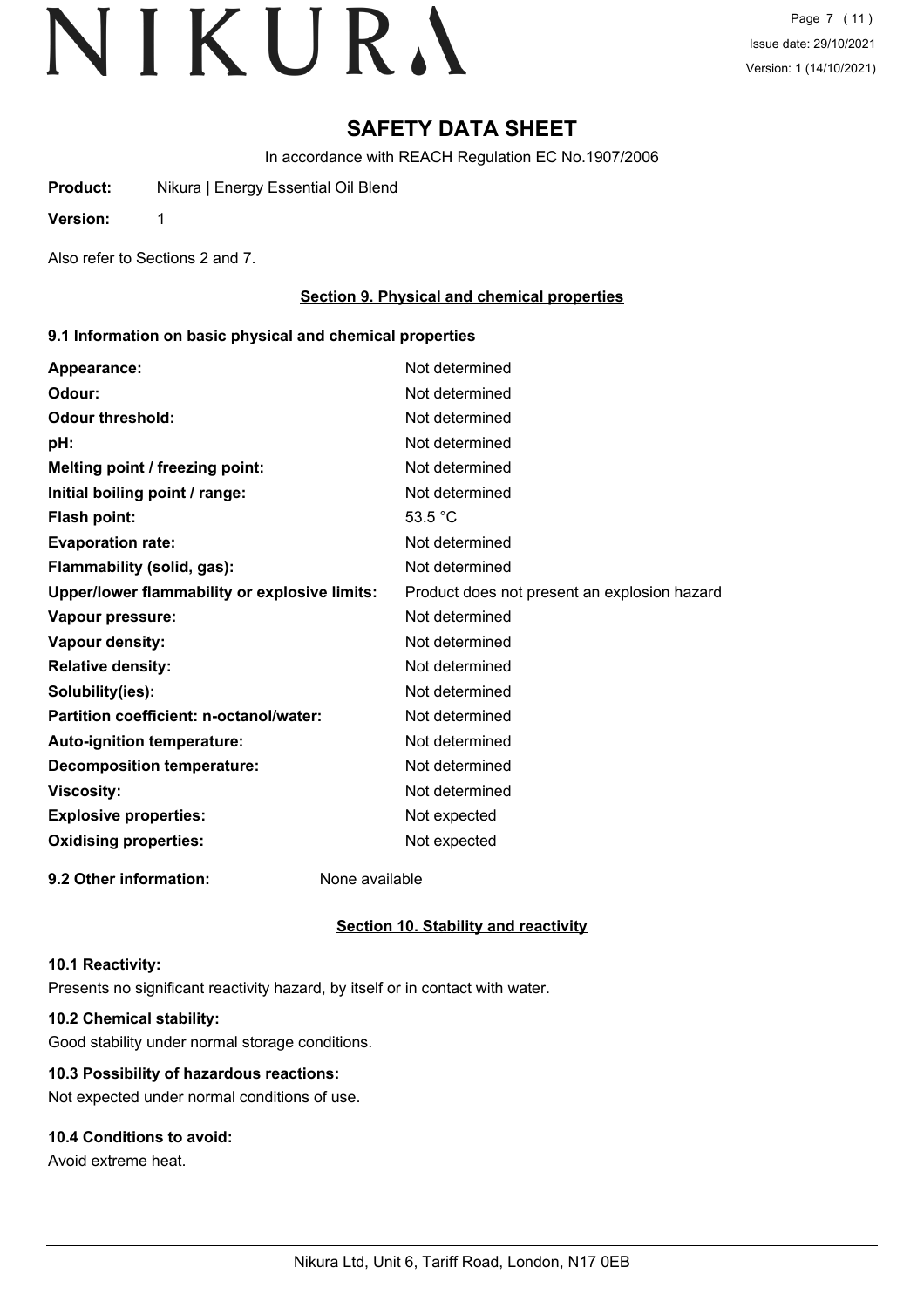## **SAFETY DATA SHEET**

In accordance with REACH Regulation EC No.1907/2006

**Product:** Nikura | Energy Essential Oil Blend

**Version:** 1

#### **10.5 Incompatible materials:**

Avoid contact with strong acids, alkalis or oxidising agents.

#### **10.6 Hazardous decomposition products:**

Not expected.

#### **Section 11. Toxicological information**

#### **11.1 Information on toxicological effects**

This mixture has not been tested as a whole for health effects. The health effects have been calculated using the methods outlined in Regulation (EC) No 1272/2008 (CLP).

| <b>Acute Toxicity:</b>                    | Based on available data the classification criteria are not met. |
|-------------------------------------------|------------------------------------------------------------------|
| <b>Acute Toxicity Oral</b>                | >5000                                                            |
| <b>Acute Toxicity Dermal</b>              | >5000                                                            |
| <b>Acute Toxicity Inhalation</b>          | Not Available                                                    |
| <b>Skin corrosion/irritation:</b>         | Skin Corrosion / Irritation Category 2                           |
| Serious eye damage/irritation:            | Eye Damage / Irritation Category 2                               |
| <b>Respiratory or skin sensitisation:</b> | Sensitization - Skin Category 1                                  |
| Germ cell mutagenicity:                   | Based on available data the classification criteria are not met. |
| <b>Carcinogenicity:</b>                   | Based on available data the classification criteria are not met. |
| <b>Reproductive toxicity:</b>             | Based on available data the classification criteria are not met. |
| <b>STOT-single exposure:</b>              | Based on available data the classification criteria are not met. |
| <b>STOT-repeated exposure:</b>            | Based on available data the classification criteria are not met. |
| <b>Aspiration hazard:</b>                 | <b>Aspiration Hazard Category 1</b>                              |

#### **Information about hazardous ingredients in the mixture**

Not Applicable

Refer to Sections 2 and 3 for additional information.

### **Section 12. Ecological information**

#### **12.1 Toxicity:**

Very toxic to aquatic life. Toxic to aquatic life with long lasting effects. **12.2 Persistence and degradability:** Not available **12.3 Bioaccumulative potential:** Not available **12.4 Mobility in soil:** Not available **12.5 Results of PBT and vPvB assessment:** This substance does not meet the PBT/vPvB criteria of REACH, annex XIII. **12.6 Other adverse effects:** Not available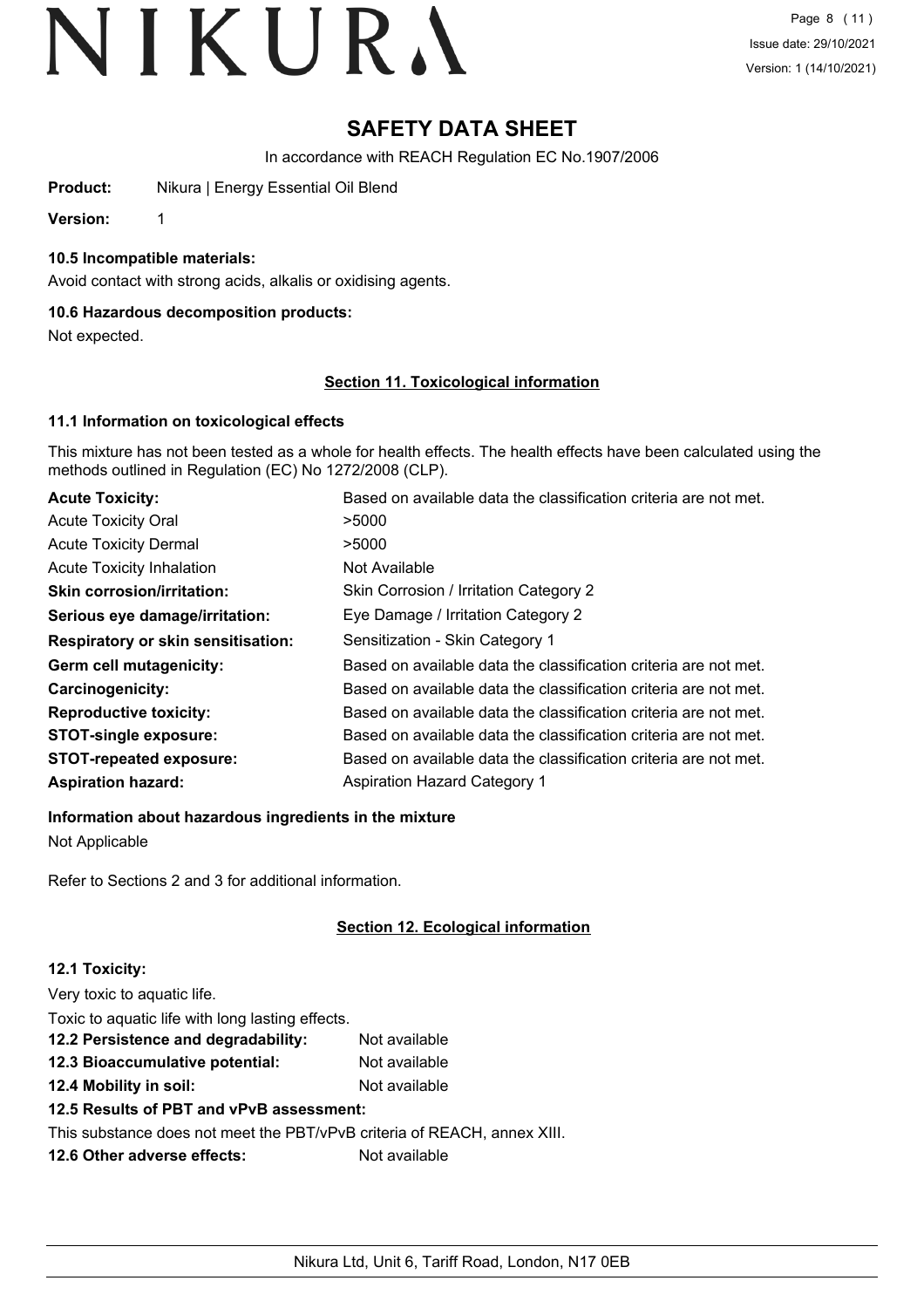## **SAFETY DATA SHEET**

In accordance with REACH Regulation EC No.1907/2006

**Product:** Nikura | Energy Essential Oil Blend

**Version:** 1

#### **Section 13. Disposal considerations**

#### **13.1 Waste treatment methods:**

Dispose of in accordance with local regulations. Avoid disposing into drainage systems and into the environment. Empty containers should be taken to an approved waste handling site for recycling or disposal.

#### **Section 14. Transport information**

| 14.1 UN number:                                                               | UN1169                                          |  |  |
|-------------------------------------------------------------------------------|-------------------------------------------------|--|--|
| 14.2 UN Proper Shipping Name:                                                 | EXTRACTS, AROMATIC, LIQUID                      |  |  |
| 14.3 Transport hazard class(es):                                              | 3                                               |  |  |
| <b>Sub Risk:</b>                                                              | -                                               |  |  |
| 14.4. Packing Group:                                                          | Ш                                               |  |  |
| <b>14.5 Environmental hazards:</b>                                            | This is an environmentally hazardous substance. |  |  |
| 14.6 Special precautions for user:                                            | None additional                                 |  |  |
| 14.7 Transport in bulk according to Annex II of MARPOL73/78 and the IBC Code: |                                                 |  |  |

Not applicable

#### **Section 15. Regulatory information**

### **15.1 Safety, health and environmental regulations/legislation specific for the substance or mixture** None additional

#### **15.2 Chemical Safety Assessment**

A Chemical Safety Assessment has not been carried out for this product.

#### **Section 16. Other information**

| <b>Concentration % Limits:</b>  | EH A1=61.65% EH C2=51.04% EH C3=4.69% EH C4=46.45% SCI 2=17.<br>08% EDI 2=28.33% SS 1=2.94% AH 1=21.89% |
|---------------------------------|---------------------------------------------------------------------------------------------------------|
| <b>Total Fractional Values:</b> | EH A1=1.62 EH C2=1.96 EH C3=21.32 EH C4=2.15 SCI 2=5.85 EDI 2=3.<br>53 SS 1=33.97 AH 1=4.57             |

**Key to revisions:**

Not applicable

#### **Key to abbreviations:**

| <b>Abbreviation</b> | Meaning                                                            |
|---------------------|--------------------------------------------------------------------|
| Acute Tox, 4        | Acute Toxicity - Oral Category 4                                   |
| Acute Tox, 4        | Acute Toxicity - Inhalation Category 4                             |
| Aquatic Acute 1     | Hazardous to the Aquatic Environment - Acute Hazard Category 1     |
| Aquatic Chronic 1   | Hazardous to the Aquatic Environment - Long-term Hazard Category 1 |
| Aquatic Chronic 2   | Hazardous to the Aquatic Environment - Long-term Hazard Category 2 |
| Aquatic Chronic 3   | Hazardous to the Aquatic Environment - Long-term Hazard Category 3 |
| Aquatic Chronic 4   | Hazardous to the Aquatic Environment - Long-term Hazard Category 4 |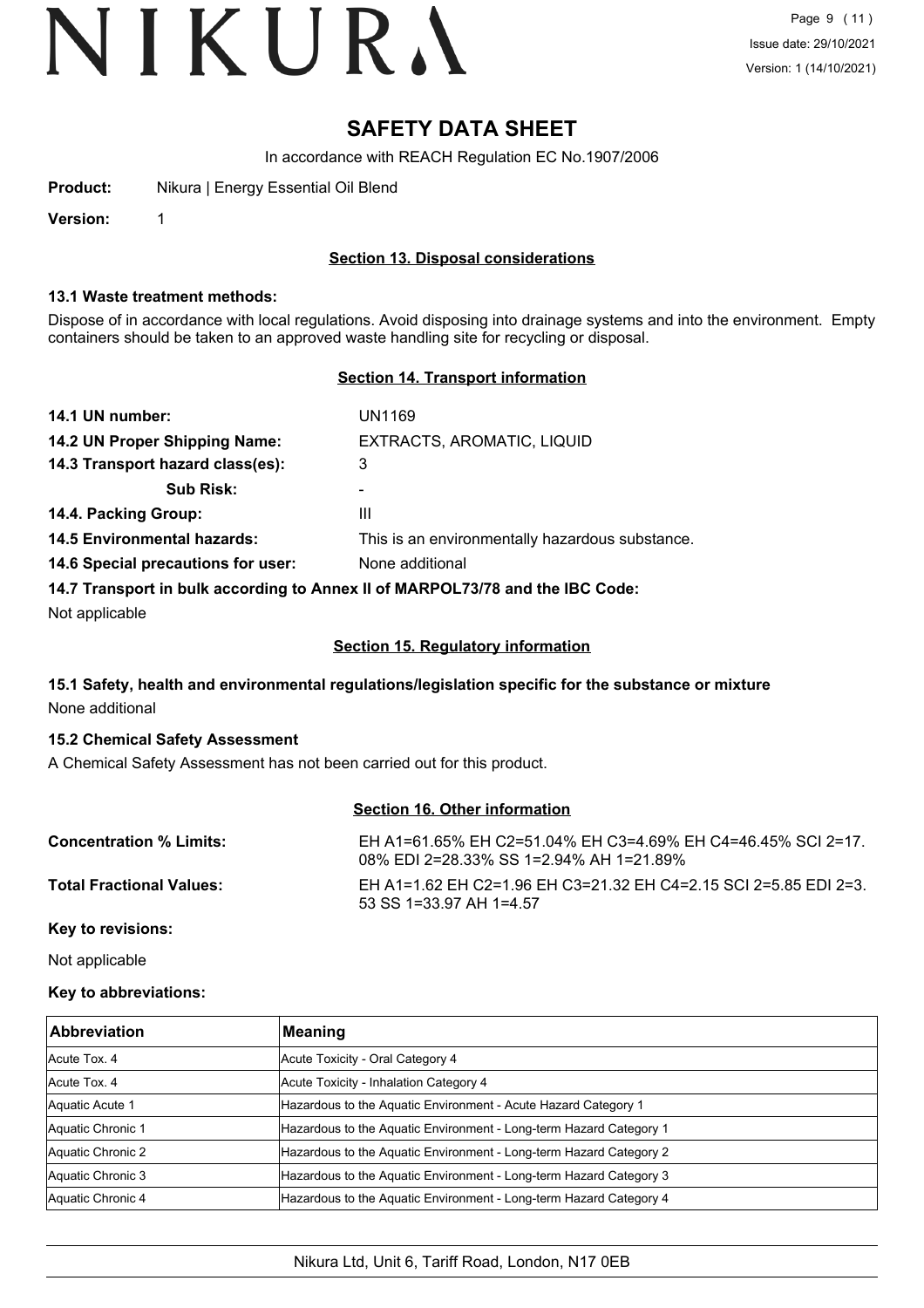# **SAFETY DATA SHEET**

In accordance with REACH Regulation EC No.1907/2006

| Nikura   Energy Essential Oil Blend<br><b>Product:</b> |  |
|--------------------------------------------------------|--|
|--------------------------------------------------------|--|

#### **Version:** 1

| Asp. Tox 1       | <b>Aspiration Hazard Category 1</b>                                                                                                 |
|------------------|-------------------------------------------------------------------------------------------------------------------------------------|
| Eye Dam. 1       | Eye Damage / Irritation Category 1                                                                                                  |
| Eye Irrit. 2     | Eye Damage / Irritation Category 2                                                                                                  |
| Flam. Liq. 3     | Flammable Liquid, Hazard Category 3                                                                                                 |
| H226             | Flammable liquid and vapour.                                                                                                        |
| H302             | Harmful if swallowed.                                                                                                               |
| H304             | May be fatal if swallowed and enters airways.                                                                                       |
| H315             | Causes skin irritation.                                                                                                             |
| H317             | May cause an allergic skin reaction.                                                                                                |
| H318             | Causes serious eye damage.                                                                                                          |
| H319             | Causes serious eye irritation.                                                                                                      |
| H332             | Harmful if inhaled.                                                                                                                 |
| H400             | Very toxic to aquatic life.                                                                                                         |
| H410             | Very toxic to aquatic life with long lasting effects.                                                                               |
| H411             | Toxic to aquatic life with long lasting effects.                                                                                    |
| H412             | Harmful to aquatic life with long lasting effects.                                                                                  |
| H413             | May cause long lasting harmful effects to aquatic life.                                                                             |
| P210             | Keep away from heat, sparks, open flames and hot surfaces. - No smoking.                                                            |
| P233             | Keep container tightly closed.                                                                                                      |
| P240             | Ground/bond container and receiving equipment.                                                                                      |
| P241             | Use explosion-proof electrical, ventilating and lighting equipment.                                                                 |
| P242             | Use only non-sparking tools.                                                                                                        |
| P243             | Take precautionary measures against static discharge.                                                                               |
| P261             | Avoid breathing vapour or dust.                                                                                                     |
| P <sub>264</sub> | Wash hands and other contacted skin thoroughly after handling.                                                                      |
| P270             | Do not eat, drink or smoke when using this product.                                                                                 |
| P271             | Use only outdoors or in a well-ventilated area.                                                                                     |
| P272             | Contaminated work clothing should not be allowed out of the workplace.                                                              |
| P273             | Avoid release to the environment.                                                                                                   |
| P <sub>280</sub> | Wear protective gloves/eye protection/face protection.                                                                              |
| P301/310         | IF SWALLOWED: Immediately call a POISON CENTER or doctor/physician.                                                                 |
| P302/352         | IF ON SKIN: Wash with plenty of soap and water.                                                                                     |
| P303/361/353     | IF ON SKIN (or hair): Remove/take off immediately all contaminated clothing. Rinse skin with water/shower.                          |
| P304/340         | IF INHALED: Remove victim to fresh air and keep at rest in a position comfortable for breathing.                                    |
| P305/351/338     | IF IN EYES: Rinse cautiously with water for several minutes. Remove contact lenses, if present and easy to<br>do. Continue rinsing. |
| P310             | Immediately call a POISON CENTER or doctor/physician.                                                                               |
| P312             | Call a POISON CENTRE or doctor/physician if you feel unwell.                                                                        |
| P330             | Rinse mouth.                                                                                                                        |
| P331             | Do not induce vomiting.                                                                                                             |
| P332/313         | If skin irritation occurs: Get medical advice/attention.                                                                            |
| P333/313         | If skin irritation or rash occurs: Get medical advice/attention.                                                                    |